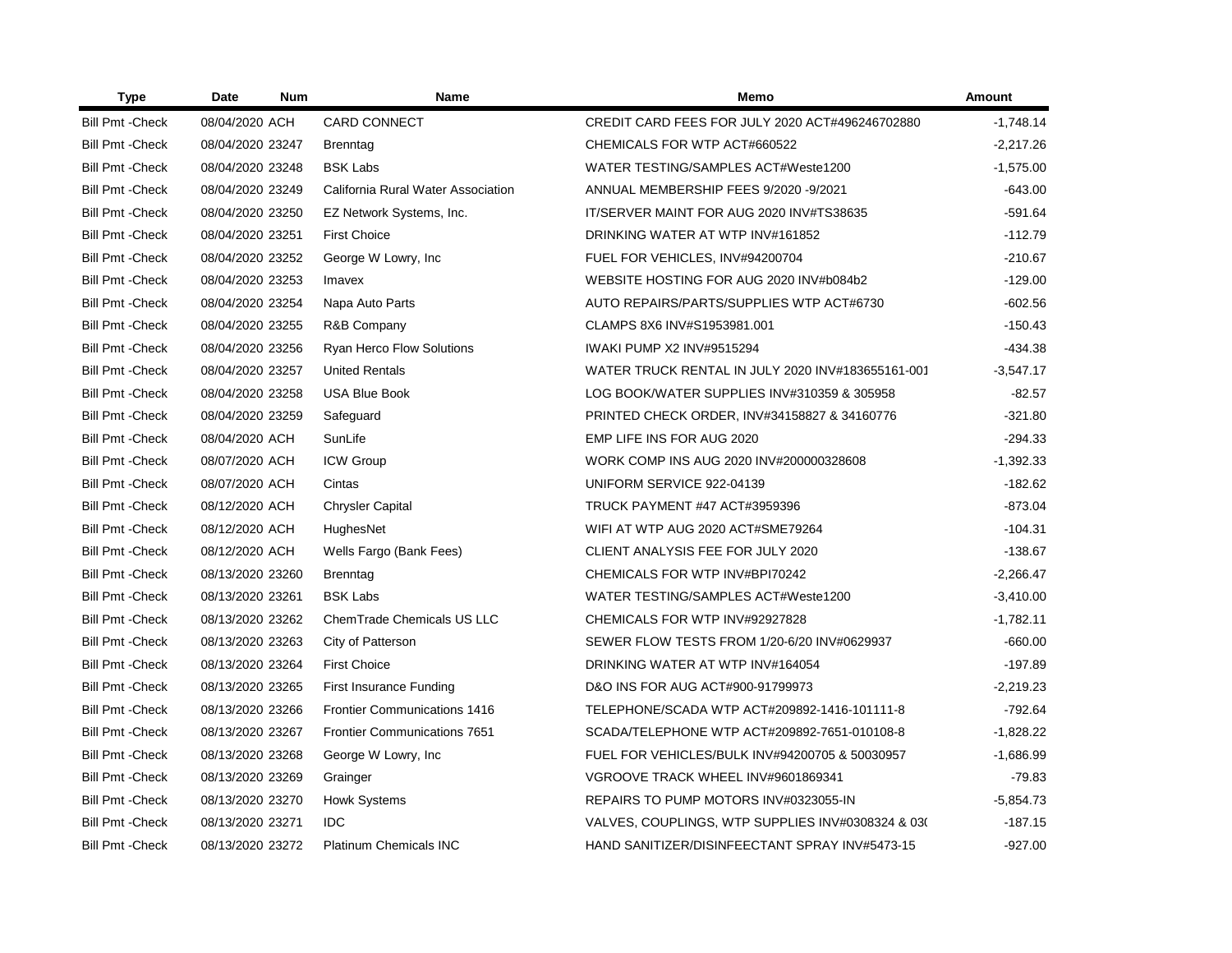| <b>Bill Pmt - Check</b> | 08/13/2020 23273 | <b>Ron Demmers</b>                  | REIMB FOR RUNNING BOARDS ORDER#23-05406-17273    | $-236.03$    |
|-------------------------|------------------|-------------------------------------|--------------------------------------------------|--------------|
| <b>Bill Pmt - Check</b> | 08/13/2020 23274 | <b>Ryan Herco Flow Solutions</b>    | PVDF HOSE FOR REPAIRS INV#9518710                | $-104.84$    |
| <b>Bill Pmt - Check</b> | 08/13/2020 23275 | Southwest Valave, LLC               | MAIN VALVE REPAIR KIT INV#5870                   | $-2,314.30$  |
| <b>Bill Pmt - Check</b> | 08/13/2020 23276 | T&T Valve and Instrument            | S63120VAC SLENOID X4 INV#58293                   | $-681.53$    |
| <b>Bill Pmt - Check</b> | 08/13/2020 23277 | <b>True Value Hardware</b>          | MISC PARTS/SUPPLIES/REPAIRS ACT#2192             | $-1,314.93$  |
| <b>Bill Pmt - Check</b> | 08/13/2020 23278 | Turlock chrysler Jeep Dodge         | REPAIRS RAM 1500 309468 INV#91374                | $-300.80$    |
| <b>Bill Pmt - Check</b> | 08/13/2020 23279 | <b>Valley Tire Sales</b>            | TIRE REPAIR INV#44185                            | $-15.00$     |
| <b>Bill Pmt - Check</b> | 08/13/2020 23280 | The Standard                        | DENTAL INS FOR EMP POL#160-927308-00001          | $-460.86$    |
| <b>Bill Pmt - Check</b> | 08/15/2020 ACH   | <b>CAT Financial</b>                | GENERATOR PAYMENT FOR AUGUST INV#21182640        | $-37,594.35$ |
| <b>Bill Pmt - Check</b> | 08/17/2020 ACH   | TID 079952-01 PS#3                  | ELEC FOR JULY PS#3 ACT#145028-079952-0001        | $-6,201.07$  |
| <b>Bill Pmt - Check</b> | 08/17/2020 ACH   | Kaiser Permanente                   | <b>HEALTH INS FOR EMP AUG 2020 GRP#000712531</b> | $-1,278.11$  |
| <b>Bill Pmt - Check</b> | 08/17/2020 ACH   | <b>VSP</b>                          | VISION INS FOR EMP AUG 2020                      | $-60.90$     |
| <b>Bill Pmt - Check</b> | 08/21/2020 ACH   | Verizon Wireless                    | CELL PHONE FOR AUG 2020 INV#9859735574           | $-436.63$    |
| <b>Bill Pmt - Check</b> | 08/24/2020 ACH   | uAttend                             | TIMECLOCK SERV FOR AUG 2020 PAYID#1296543        | $-42.07$     |
| <b>Bill Pmt - Check</b> | 08/26/2020 ACH   | <b>TID 079276-01 TRAILER</b>        | ELEC FOR JULY TRAILER ACT#145028-079276-0001     | $-45.25$     |
| <b>Bill Pmt - Check</b> | 08/26/2020 ACH   | TID 079290-01 PS#1                  | ELEC FOR JULY PS#1 ACT#145028-079290-0001        | $-8,073.46$  |
| <b>Bill Pmt - Check</b> | 08/26/2020 ACH   | TID 079736-01 PS#2                  | ELEC FOR JULY 20 PS#2 ACT#145028-079736-0001     | $-5,944.92$  |
| <b>Bill Pmt - Check</b> | 08/26/2020 ACH   | TID 079897-01 PS#4                  | ELEC FOR JULY PS#4 ACT#145028-079897-0001        | $-4,633.55$  |
| <b>Bill Pmt - Check</b> | 08/26/2020 ACH   | TID 083142-01 EMERG COMM SYSTEM     | ELEC FOR JULY 20 ERMG COMM ACT#145028-083142-000 | $-25.71$     |
| <b>Bill Pmt - Check</b> | 08/26/2020 ACH   | TID 083327-01 LAB                   | ELEC FOR JULY WTP LAB BLDG ACT#145028-088327-000 | $-4,198.74$  |
| <b>Bill Pmt - Check</b> | 08/26/2020 ACH   | TID 083327-02 WTP                   | ELEC FOR JULY WTP ACT#145028-083327-0002         | $-258.29$    |
| <b>Bill Pmt - Check</b> | 08/26/2020 ACH   | TID 094672-01 TANK/LIGHTS           | ELEC FOR JULY PUMP/LIGHTS ACT#145028-094672-0001 | $-1,376.15$  |
| <b>Bill Pmt - Check</b> | 08/26/2020 ACH   | TID 095781-02 FLOW METER            | ELEC FOR JULY FLOW MTR ACT#145028-095781-0002    | $-22.72$     |
| <b>Bill Pmt - Check</b> | 08/27/2020 23285 | <b>Brenntag</b>                     | CHEMICALS FOR WTP INV#BPI72663                   | $-575.10$    |
| <b>Bill Pmt - Check</b> | 08/27/2020 23286 | <b>BSK Labs</b>                     | WATER SAMPLES/TESTING ACT#Weste1200              | $-1,360.00$  |
| <b>Bill Pmt - Check</b> | 08/27/2020 23287 | <b>Calcon Systems</b>               | REPAIRS PUMP#1 ST#2 VFD#1 AT PS#1 INV#47258      | $-2,015.00$  |
| <b>Bill Pmt - Check</b> | 08/27/2020 23288 | <b>DMV Renewal</b>                  | <b>VEHICLE REGISTRATION 3 TRUCKS</b>             | $-1,614.00$  |
| <b>Bill Pmt - Check</b> | 08/27/2020 23289 | <b>Frontier Communications 6017</b> | TELEPHONE WTP OFFICE ACT#209895-6017-031008-8    | $-128.61$    |
| <b>Bill Pmt - Check</b> | 08/27/2020 23290 | <b>Frontier Communications 9493</b> | TELEPHONE/INTERNET FOR OFFICE ACT#209895-9493-0  | $-357.25$    |
| <b>Bill Pmt - Check</b> | 08/27/2020 23291 | George W Lowry, Inc.                |                                                  | $-610.79$    |
| <b>Bill Pmt - Check</b> | 08/27/2020 23292 | HF & H Consultants                  | WATER STUDY SERV JULY 2020 INV#9717454           | $-2,095.00$  |
| <b>Bill Pmt - Check</b> | 08/27/2020 23293 | Napa Auto Parts                     | AUTO REPAIRS/WTP SUPPLIES ACT#6730               | $-326.47$    |
| <b>Bill Pmt - Check</b> | 08/27/2020 23294 | <b>Ryan Herco Flow Solutions</b>    | <b>PVDF HOSE INV#9536217</b>                     | $-25.41$     |
| <b>Bill Pmt - Check</b> | 08/27/2020 23299 | <b>Smile Business Products</b>      | COPY MACHINE RENTAL FOR AUG 2020 INV#881342, 881 | $-629.88$    |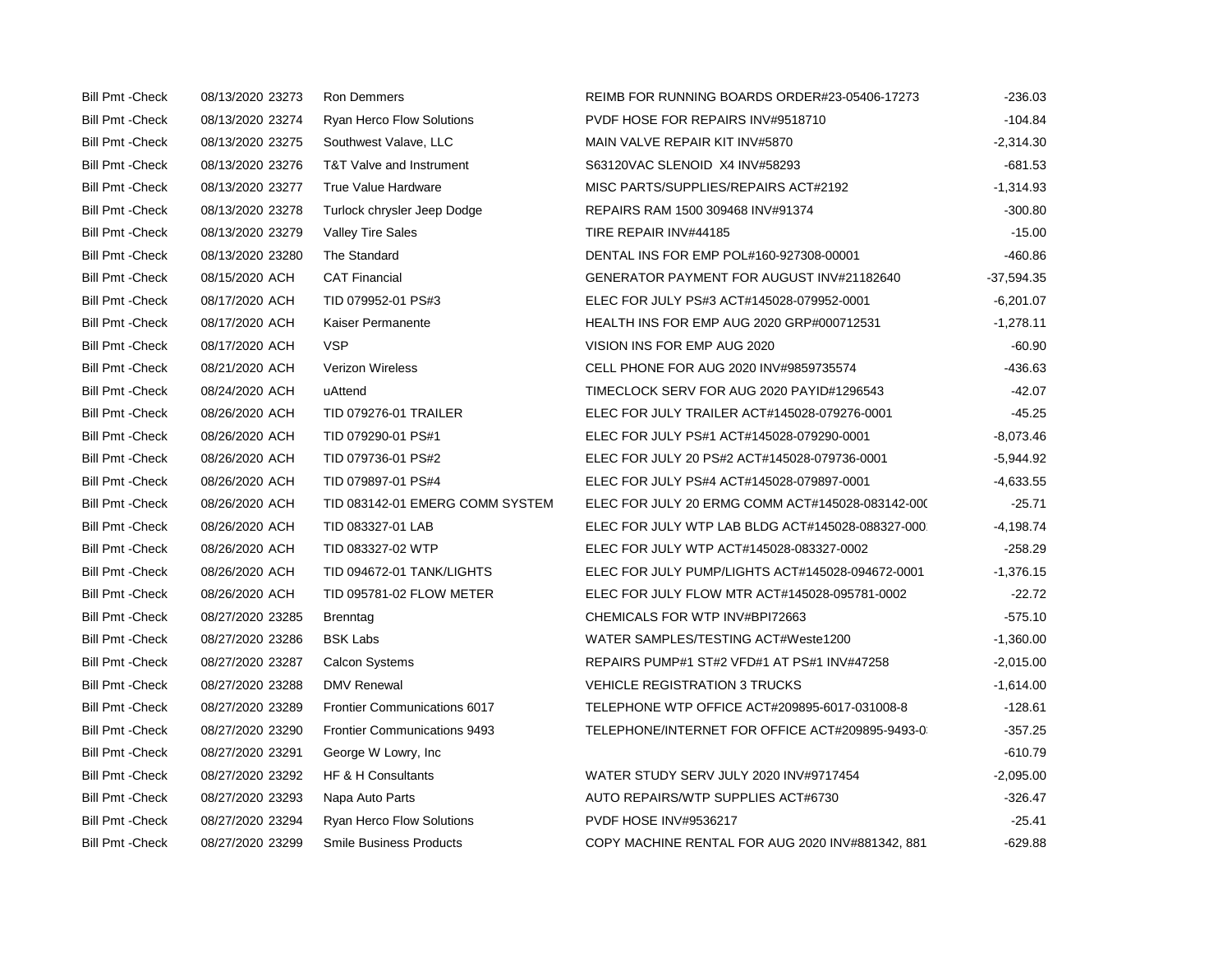| <b>Bill Pmt - Check</b> | 08/27/2020 23296 | <b>Take Care Termite</b>   | PEST SERVICE FOR AUG 2020 ACT#100293         | $-210.00$   |
|-------------------------|------------------|----------------------------|----------------------------------------------|-------------|
| <b>Bill Pmt - Check</b> | 08/27/2020 23297 | <b>United Rentals</b>      | WATER TRUCK RENTAL INV#183655161-002         | $-1,686.90$ |
| <b>Bill Pmt - Check</b> | 08/27/2020 23298 | <b>Valley Tire Sales</b>   | NEW TIRES FOR TRUCK #2 INV#44374             | $-600.11$   |
| <b>Bill Pmt - Check</b> | 08/27/2020 23300 | Valli Info Systems         | BILLING/ONLINE MAINT JULY 2020 INV#60573     | $-429.25$   |
| <b>Bill Pmt - Check</b> | 08/27/2020 23301 | <b>Watson Marlow Pumps</b> | TUBING 4.8MM BORE INV#SI27813                | $-500.90$   |
| <b>Bill Pmt - Check</b> | 08/31/2020 ACH   | <b>Blue Shield of CA</b>   | HEALTH INS FOR EMP GRP#W0012897              | $-4,124.49$ |
| <b>Bill Pmt - Check</b> | 08/31/2020 ACH   | Cintas                     | 922-04139                                    | $-535.86$   |
| <b>Bill Pmt - Check</b> | 08/31/2020 ACH   | <b>Chrysler Capital</b>    | TRUCK PAYMENT #47 ACT#7792947                | $-999.93$   |
| <b>Bill Pmt - Check</b> | 08/31/2020 ACH   | <b>Chrysler Capital</b>    | TRUCK PAYMENT #47 ACT#7805194                | $-793.25$   |
| Check                   | 08/03/2020 23244 | kenneth Prevost            | DEPOSIT REFUND - 9663 CABERNET CT ACT#2305   | $-208.46$   |
| Check                   | 08/03/2020 23245 | James Cipponeri            | DEPOSIT REFUND - 20915 ZINFANDEL CT ACT#2432 | $-128.24$   |
| Check                   | 08/03/2020 zero  | <b>Accounting Manager</b>  | DEPOSIT REFUNDS/LESS BALANCE DUE ON ACCOUNT  | 0.00        |
| Check                   | 08/04/2020 23246 | Ian Riggall                | DEPOSIT REFUND - 20725 FAIRWAY DR ACT#1715   | $-195.06$   |
| Check                   | 08/17/2020 23282 | Maria Duenas               | DEPOSIT REFUND 21051 PINOT NOIR DR #2533     | $-300.00$   |
| Check                   | 08/17/2020 23283 | lan Riggall                | REFUND FOR OVER PAYMENT ON ACCOUNT 1715      | $-54.94$    |
| Check                   | 08/26/2020 23284 | Petty Cash                 | Petty Cash, receipts attached                | $-452.33$   |
| Check                   | 08/27/2020 23295 | <b>VOID</b>                |                                              | 0.00        |
| Check                   | 08/27/2020 23295 | <b>VOID</b>                |                                              | 0.00        |
| Check                   | 08/31/2020 23303 | <b>KEN HAGGERTY</b>        | Deposit refund 9520 Sarazen Ct act#1018      | $-79.37$    |
| Check                   | 08/31/2020 23304 | <b>ZUCHEN WANG</b>         | DEPOSIT REFUND 20543 SARAZEN LN ACT#1859     | $-69.30$    |
| Check                   | 08/31/2020 23305 | Dan Yanlin                 | DEPOSIT REFUND 20668 GOLF CANYON DR ACT#1933 | $-199.13$   |
| Check                   | 08/31/2020 23306 | Ernest or Deitra Janssen   | DEPOSIT REFUND 20840 SHRUB OAK DR ACT#2041   | $-228.03$   |
| Check                   | 08/31/2020 23307 | <b>Brandon Macias</b>      | DEPOSIT REFUND 9089 GOLF CANYON DR ACT#2131  | $-33.99$    |
| Check                   | 08/31/2020 23308 | Parminber Singh            | DEPOSIT REFUND 20863 GRAPEVINE DR ACT#2428   | $-270.97$   |
| Check                   | 08/31/2020 23309 | Erin Treloar               | DEPOSIT REFUND 20920 VALLEY VIEW PL ACT#1837 | $-40.97$    |
|                         |                  |                            |                                              | -134,743.17 |
| Deposit                 | 08/03/2020       |                            | Deposit                                      | 3,326.36    |
| Deposit                 | 08/03/2020       |                            | Deposit                                      | 327.70      |
| Deposit                 | 08/03/2020       |                            | Deposit                                      | 183.24      |
| Deposit                 | 08/04/2020       |                            | Deposit                                      | 1,228.06    |
| Deposit                 | 08/04/2020       |                            | Deposit                                      | 2,283.21    |
| Deposit                 | 08/06/2020       |                            | Deposit                                      | 751.96      |
| Deposit                 | 08/06/2020       |                            | Deposit                                      | 2,596.18    |
| Deposit                 | 08/06/2020       |                            | Deposit                                      | 2,874.27    |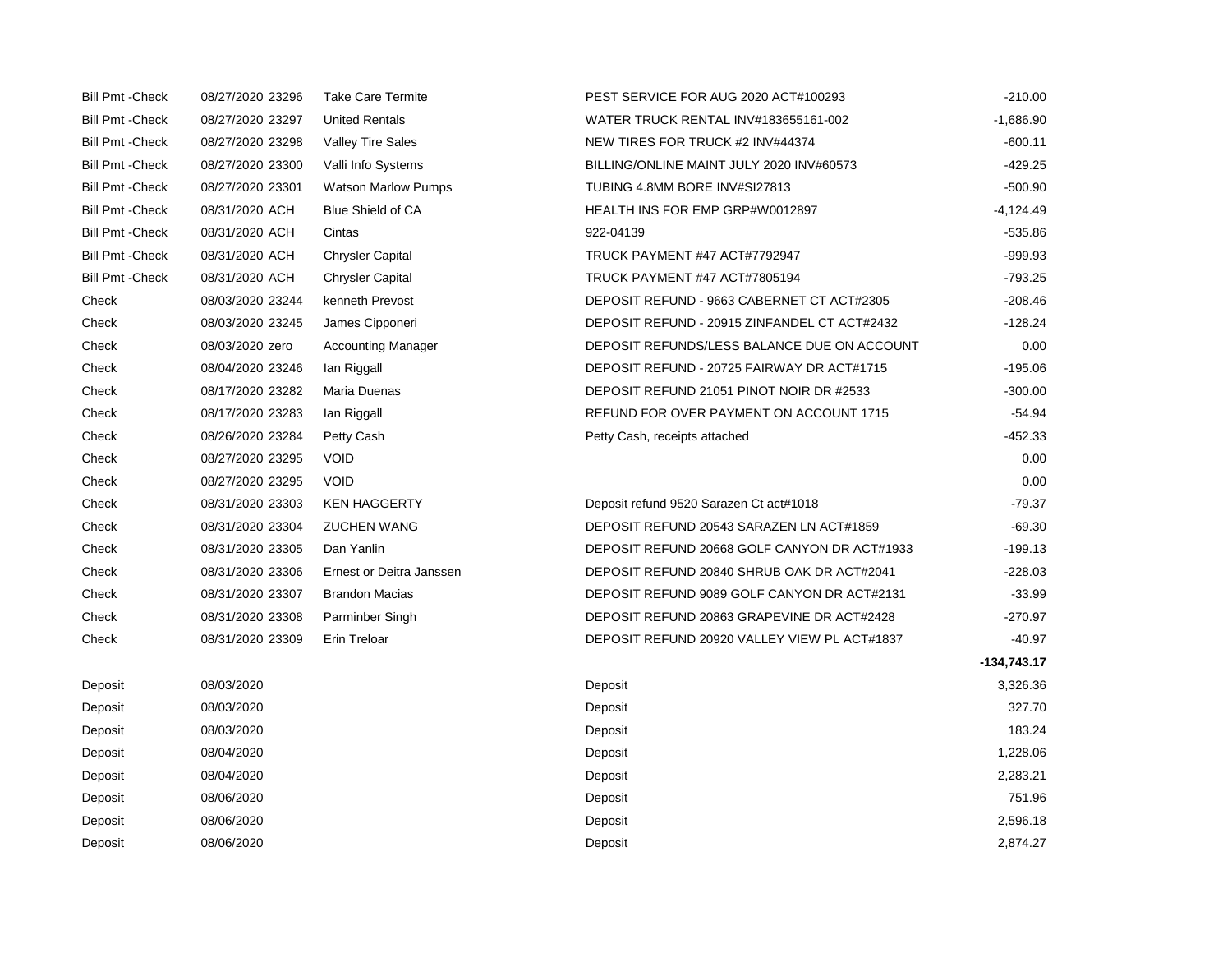| Deposit | 08/06/2020 | Deposit | 1,220.30  |
|---------|------------|---------|-----------|
| Deposit | 08/07/2020 | Deposit | 1,363.74  |
| Deposit | 08/07/2020 | Deposit | 443.29    |
| Deposit | 08/10/2020 | Deposit | 6,179.15  |
| Deposit | 08/10/2020 | Deposit | 3,641.44  |
| Deposit | 08/10/2020 | Deposit | 942.92    |
| Deposit | 08/10/2020 | Deposit | 353.12    |
| Deposit | 08/12/2020 | Deposit | 3,141.45  |
| Deposit | 08/12/2020 | Deposit | 1,511.89  |
| Deposit | 08/12/2020 | Deposit | 227.77    |
| Deposit | 08/12/2020 | Deposit | 1,659.45  |
| Deposit | 08/14/2020 | Deposit | 1,091.35  |
| Deposit | 08/14/2020 | Deposit | 2,302.66  |
| Deposit | 08/14/2020 | Deposit | 1,478.20  |
| Deposit | 08/14/2020 | Deposit | 1,313.61  |
| Deposit | 08/17/2020 | Deposit | 2,265.45  |
| Deposit | 08/17/2020 | Deposit | 1,398.85  |
| Deposit | 08/17/2020 | Deposit | 4,222.44  |
| Deposit | 08/17/2020 | Deposit | 60.00     |
| Deposit | 08/18/2020 | Deposit | 2,871.61  |
| Deposit | 08/18/2020 | Deposit | 1,189.19  |
| Deposit | 08/18/2020 | Deposit | 13,808.88 |
| Deposit | 08/20/2020 | Deposit | 1,534.93  |
| Deposit | 08/20/2020 | Deposit | 4,031.91  |
| Deposit | 08/20/2020 | Deposit | 1,314.71  |
| Deposit | 08/25/2020 | Deposit | 6,731.15  |
| Deposit | 08/25/2020 | Deposit | 2,857.96  |
| Deposit | 08/25/2020 | Deposit | 1,865.29  |
| Deposit | 08/25/2020 | Deposit | 1,837.46  |
| Deposit | 08/25/2020 | Deposit | 191.21    |
| Deposit | 08/25/2020 | Deposit | 5,135.15  |
| Deposit | 08/25/2020 | Deposit | 9,641.75  |
| Deposit | 08/26/2020 | Deposit | 150.00    |
| Deposit | 08/26/2020 | Deposit | 10,995.01 |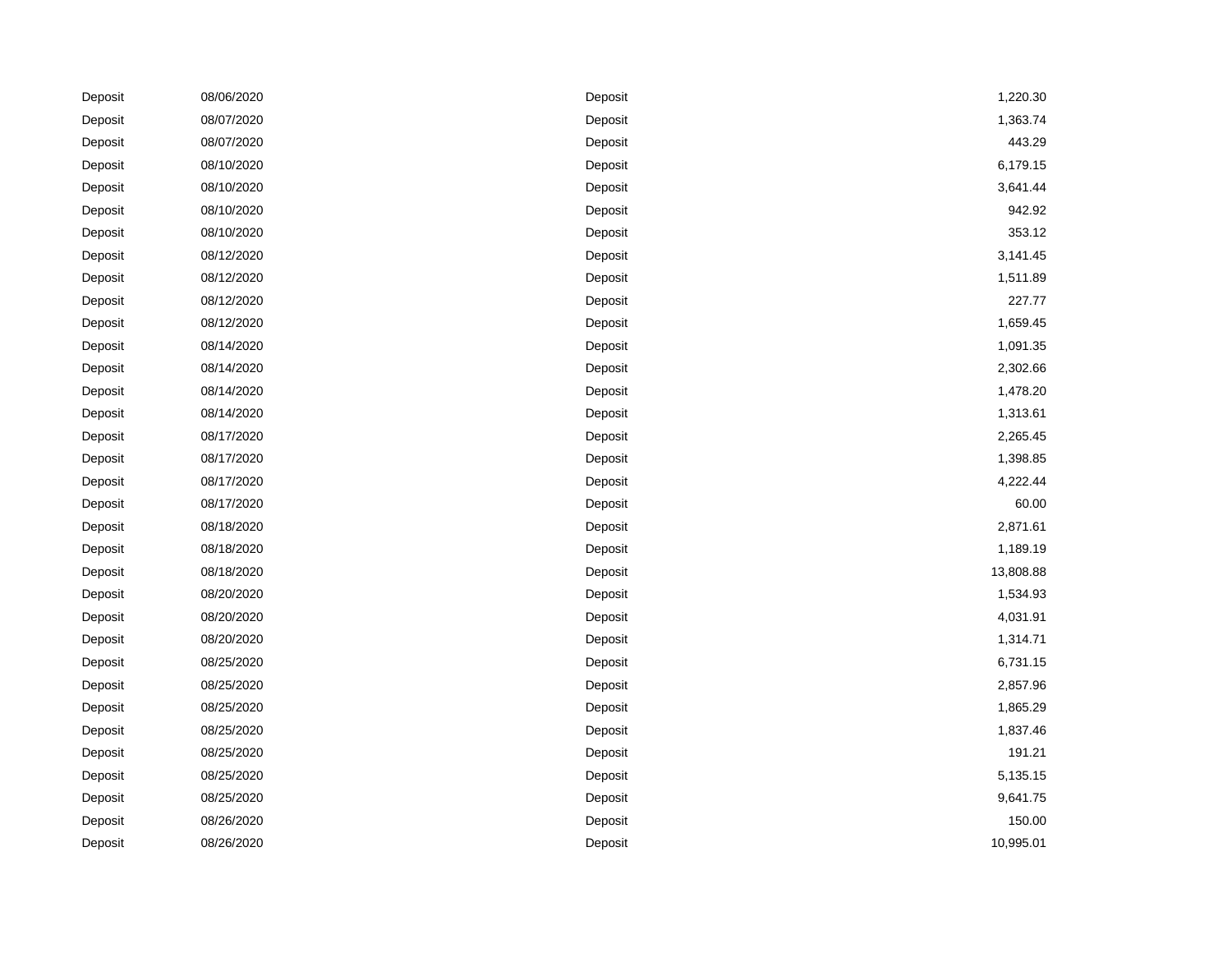| Deposit                | 08/27/2020       |                               | Deposit                                  | 1,202.30     |
|------------------------|------------------|-------------------------------|------------------------------------------|--------------|
| Deposit                | 08/27/2020       |                               | Deposit                                  | 3,097.02     |
| Deposit                | 08/28/2020       |                               | Deposit                                  | 190.00       |
| Deposit                | 08/28/2020       |                               | Deposit                                  | 1,855.98     |
| Deposit                | 08/31/2020       |                               | Deposit                                  | 500.00       |
| Deposit                | 08/31/2020       |                               | Deposit                                  | 677.86       |
| Deposit                | 08/31/2020       |                               | Deposit                                  | 2,476.43     |
| Deposit                | 08/31/2020       |                               | Deposit                                  | 1,155.82     |
| Deposit                | 08/31/2020       |                               | Deposit                                  | 360.49       |
|                        |                  |                               |                                          | 124,060.17   |
| <b>Liability Check</b> | 08/03/2020 23243 | California State Disbursement | 0600099                                  | $-181.84$    |
| <b>Liability Check</b> | 08/05/2020       | QuickBooks Payroll Service    | Created by Payroll Service on 08/04/2020 | $-3,037.75$  |
| <b>Liability Check</b> | 08/06/2020       | QuickBooks Payroll Service    | Created by Payroll Service on 08/03/2020 | $-19,194.25$ |
| <b>Liability Check</b> | 08/17/2020 23281 | California State Disbursement | 0600099                                  | $-181.84$    |
| <b>Liability Check</b> | 08/18/2020 ACH   | Aflac                         |                                          | $-750.36$    |
| <b>Liability Check</b> | 08/20/2020       | QuickBooks Payroll Service    | Created by Payroll Service on 08/17/2020 | $-19,747.39$ |
| <b>Liability Check</b> | 08/31/2020 23302 | California State Disbursement | 0600099                                  | $-181.84$    |
| Paycheck               | 08/06/2020 DD    | Jerry Phillips                | <b>Direct Deposit</b>                    | 0.00         |
| Paycheck               | 08/07/2020 DD    | Jaime Arevelo                 | <b>Direct Deposit</b>                    | 0.00         |
| Paycheck               | 08/07/2020 DD    | Liset Arevelo                 | <b>Direct Deposit</b>                    | 0.00         |
| Paycheck               | 08/07/2020 DD    | <b>Hector G Chavez</b>        | <b>Direct Deposit</b>                    | 0.00         |
| Paycheck               | 08/07/2020 DD    | Darren Johnson                | <b>Direct Deposit</b>                    | 0.00         |
| Paycheck               | 08/07/2020 DD    | Michael P Lambert             | <b>Direct Deposit</b>                    | 0.00         |
| Paycheck               | 08/07/2020 DD    | Karie Lewis                   | <b>Direct Deposit</b>                    | 0.00         |
| Paycheck               | 08/07/2020 DD    | Tracy D Taylor                | <b>Direct Deposit</b>                    | 0.00         |
| Paycheck               | 08/07/2020 DD    | Jerry Phillips                | <b>Direct Deposit</b>                    | 0.00         |
| Paycheck               | 08/07/2020 DD    | <b>Ronald Demmers</b>         | <b>Direct Deposit</b>                    | 0.00         |
| Paycheck               | 08/21/2020 DD    | Jaime Arevelo                 | <b>Direct Deposit</b>                    | 0.00         |
| Paycheck               | 08/21/2020 DD    | Liset Arevelo                 | <b>Direct Deposit</b>                    | 0.00         |
| Paycheck               | 08/21/2020 DD    | Hector G Chavez               | <b>Direct Deposit</b>                    | 0.00         |
| Paycheck               | 08/21/2020 DD    | Darren Johnson                | <b>Direct Deposit</b>                    | 0.00         |
| Paycheck               | 08/21/2020 DD    | Michael P Lambert             | <b>Direct Deposit</b>                    | 0.00         |
| Paycheck               | 08/21/2020 DD    | Karie Lewis                   | <b>Direct Deposit</b>                    | 0.00         |
| Paycheck               | 08/21/2020 DD    | <b>Jerry Phillips</b>         | <b>Direct Deposit</b>                    | 0.00         |
|                        |                  |                               |                                          |              |